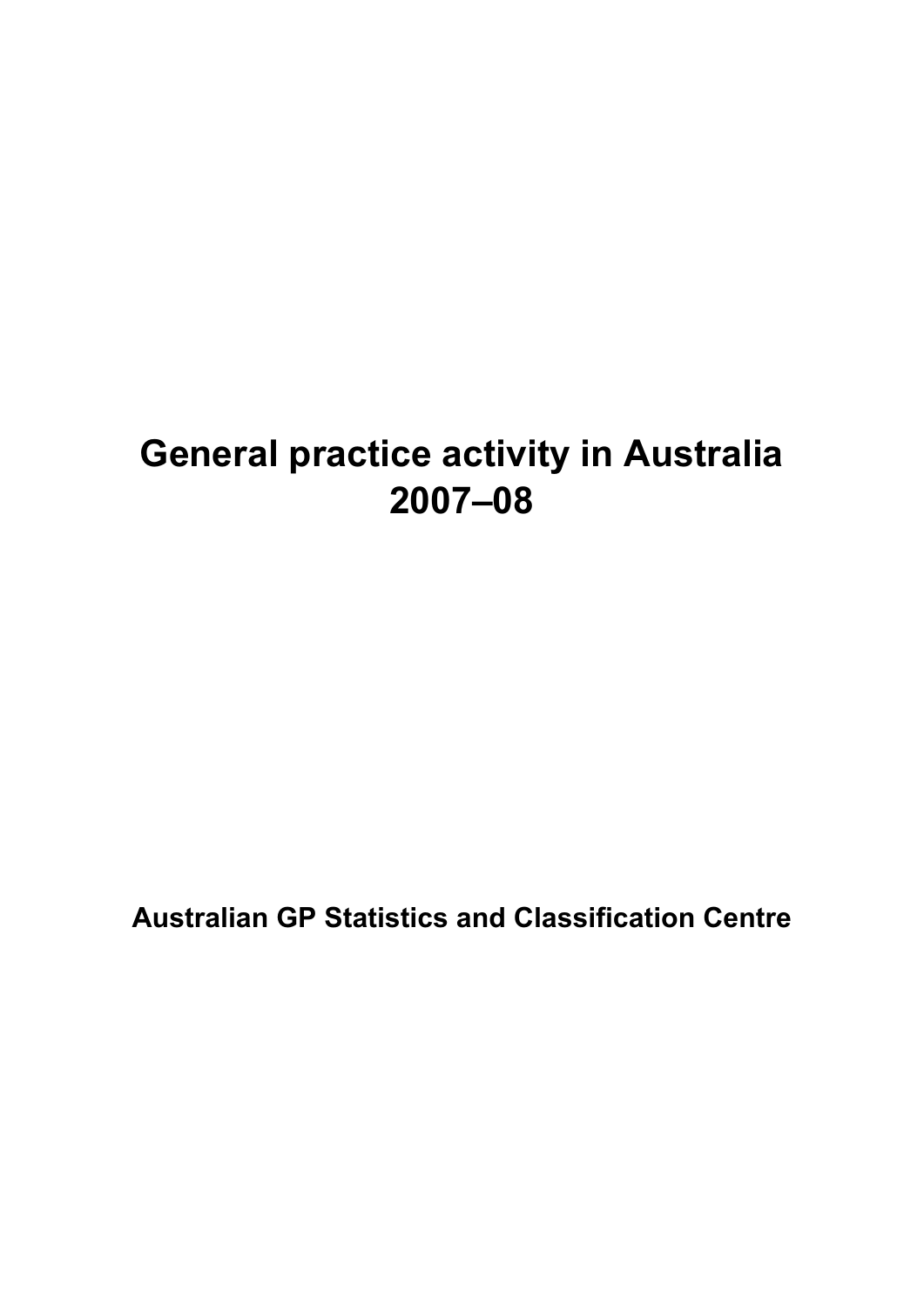The Australian Institute of Health and Welfare is Australia's national health and welfare statistics and information agency. The Institute's mission is *better information and statistics for better health and wellbeing*.

The Australian General Practice Statistics and Classification Centre (previously Unit) is a collaborating unit of the Australian Institute of Health and Welfare and the University of Sydney, situated within the Family Medicine Research Centre at Westmead Hospital. It fulfils the obligation of the Australian Institute of Health and Welfare to collect statistics regarding general practitioners, their patients and their patients' care.

#### **Companion publication:**

Britt H, Miller GC, Charles J, Henderson J, Bayram C, Harrison C, Valenti L, Fahridin S, Pan Y, O'Halloran J 2008. General practice activity in Australia 1998–99 to 2007–08: 10 year data tables. General practice series no. 23. Cat. no. GEP 23. Canberra: AIHW.

#### **Recent related publications:**

Britt H, Miller GC, Charles J, Bayram C, Pan Y, Henderson J, Valenti L, O'Halloran J, Harrison C, Fahridin S 2008. General practice activity in Australia 2006–07. General practice series no. 21. Cat. no. GEP 21. Canberra: AIHW.

Britt H, Miller GC, Henderson J, Bayram C 2007. Patient-based substudies from BEACH: abstracts and research tools 1999–2006. General practice series no. 20. Cat. no. GEP 20. Canberra: AIHW.

Britt H, Miller GC, Charles J, Pan Y, Valenti L, Henderson J, Bayram C, O'Halloran J, Knox S 2007. General practice activity in Australia 2005–06. General practice series no. 19. Cat. no. GEP 19. Canberra: AIHW.

Britt H, Miller GC, Knox S, Charles J, Pan Y, Henderson J, Bayram C, Valenti L, Ng A, O'Halloran J 2005. General practice activity in Australia 2004–05. General practice series no. 18. Cat. no. GEP 18. Canberra: AIHW.

Knox S, Britt H, Pan Y, Miller GC, Bayram C, Valenti L, Charles J, Henderson J, Ng A, O'Halloran J 2005. Locality matters: the influence of geography on general practice activity in Australia 1998–2004. General practice series no. 17. Cat. no. GEP 17. Canberra: AIHW.

Britt H, Miller GC, Knox S, Charles J, Valenti L, Pan Y, Henderson J, Bayram C, O'Halloran J, Ng A 2004. General practice activity in Australia 2003–04. General practice series no. 16. Cat. no. GEP 16. Canberra: AIHW.

Australian General Practice Statistics and Classification Centre 2007. SAND abstracts from the BEACH program. Sydney: AIHW & University of Sydney. Viewed 25 October 2007, <www.fmrc.org.au/publications/SAND\_abstracts.htm>.

Britt H, Miller GC, Knox S, Charles J, Valenti L, Bayram C, O'Halloran J, Henderson J, Pan Y, Harrison C 2004. General practice activity in the states and territories of Australia 1998–2003. General practice series no. 15. Cat. no. GEP 15. Canberra: AIHW.

Britt H, Miller GC, Knox S, Charles J, Valenti L, Henderson J, Pan Y, Bayram C, Harrison C 2003. General practice activity in Australia 2002–03. General practice series no. 14. Cat. no. GEP 14. Canberra: AIHW.

Britt H, Knox S, Miller GC 2003. Changes in pathology ordering by general practitioners in Australia, 1998–2001. General practice series no. 13. Cat. no. GEP 13. Canberra: AIHW.

O'Halloran J, Britt H, Valenti L, Harrison C, Pan Y, Knox S 2003. Older patients attending general practice 2000–02. General practice series no. 12. Cat. no. GEP 12. Canberra: AIHW.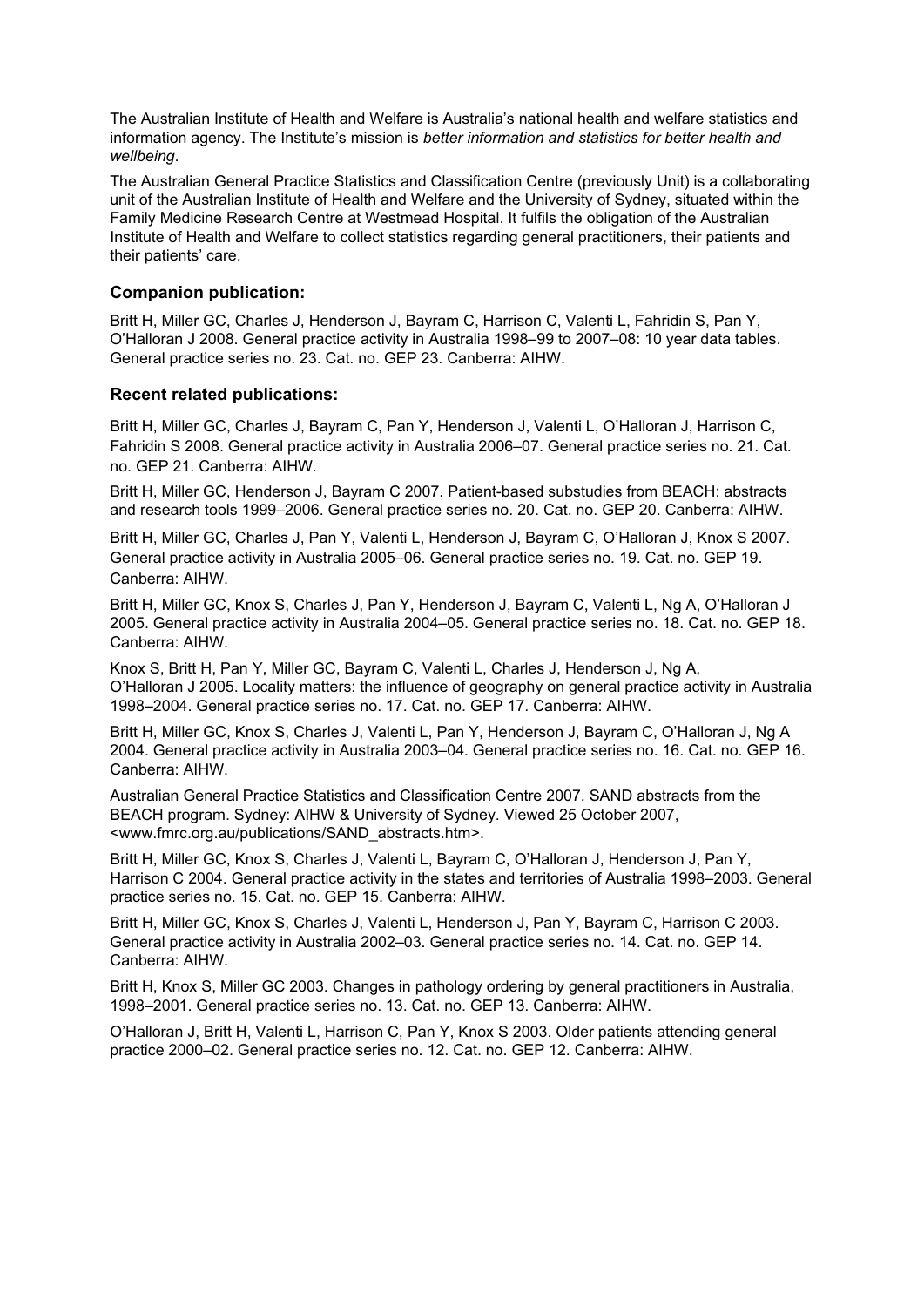GENERAL PRACTICE SERIES Number 22

# BEACH *Bettering the Evaluation And Care of Health*

# **General practice activity in Australia 2007–08**

**Helena Britt, Graeme C Miller, Janice Charles, Joan Henderson, Clare Bayram, Christopher Harrison, Lisa Valenti, Salma Fahridin, Ying Pan, Julie O'Halloran**

**October 2008** 

A joint report by the University of Sydney and the Australian Institute of Health and Welfare

Cat. no. GEP 22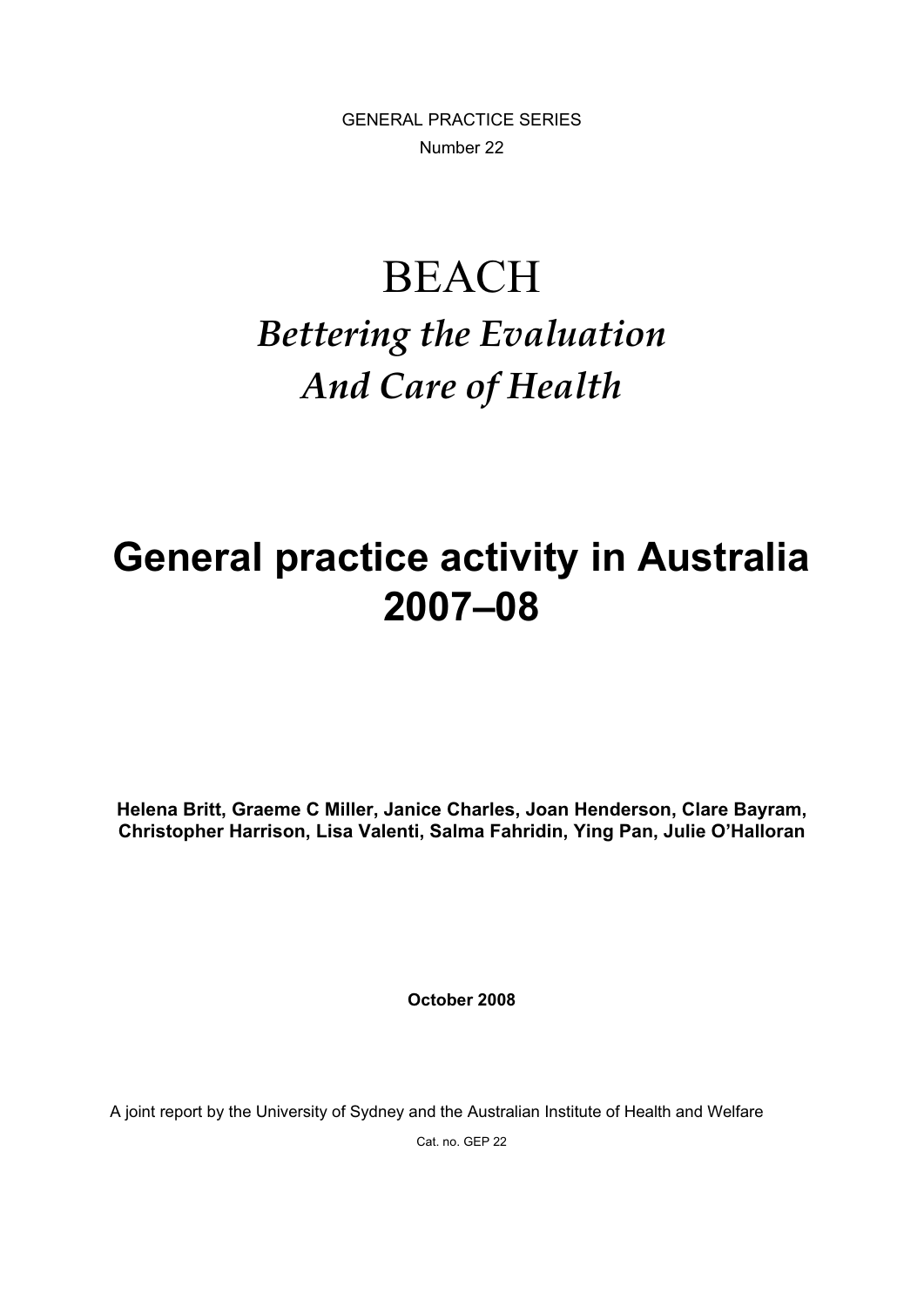© Australian Institute of Health and Welfare and the University of Sydney 2008

This work is copyright. Apart from any use as permitted under the *Copyright Act 1968*, no part may be reproduced without prior written permission from the Australian Institute of Health and Welfare. Requests and enquiries concerning reproduction and rights should be directed to the Head, Media and Communications Unit, Australian Institute of Health and Welfare, GPO Box 570, Canberra ACT 2601.

This publication is part of the Australian Institute of Health and Welfare's General practice series, from the Australian General Practice Statistics and Classification Centre, a collaborating unit of the University of Sydney and the Australian Institute of Health and Welfare. A complete list of the Institute's publications is available from the Institute's website <www.aihw.gov.au>.

ISSN 1442-3022 ISBN 978 1 74024 828 0

#### **Suggested citation**

Britt H, Miller GC, Charles J, Henderson J, Bayram C, Harrison C, Valenti L, Fahridin S, Pan Y, O'Halloran J 2008. General practice activity in Australia 2007–08. General practice series no. 22. Cat. no. GEP 22. Canberra: Australian Institute of Health and Welfare.

#### **Keywords**

Australia, Delivery of Health Care/statistics & numerical data, Family Practice/statistics & numerical data, Health Care Surveys/methods.

#### **Australian Institute of Health and Welfare**

Board Chair Hon. Peter Collins, AM, QC

**Director** Penny Allbon

Any enquiries about or comments on this publication should be directed to:

The Australian General Practice Statistics and Classification Centre School of Public Health University of Sydney Acacia House Westmead Hospital Westmead NSW 2145 Phone: +61 2 9845 8151 Fax: +61 2 9845 8155 Email: gpstats@fmrc.org.au

Published by the Australian Institute of Health and Welfare Printed by Pirion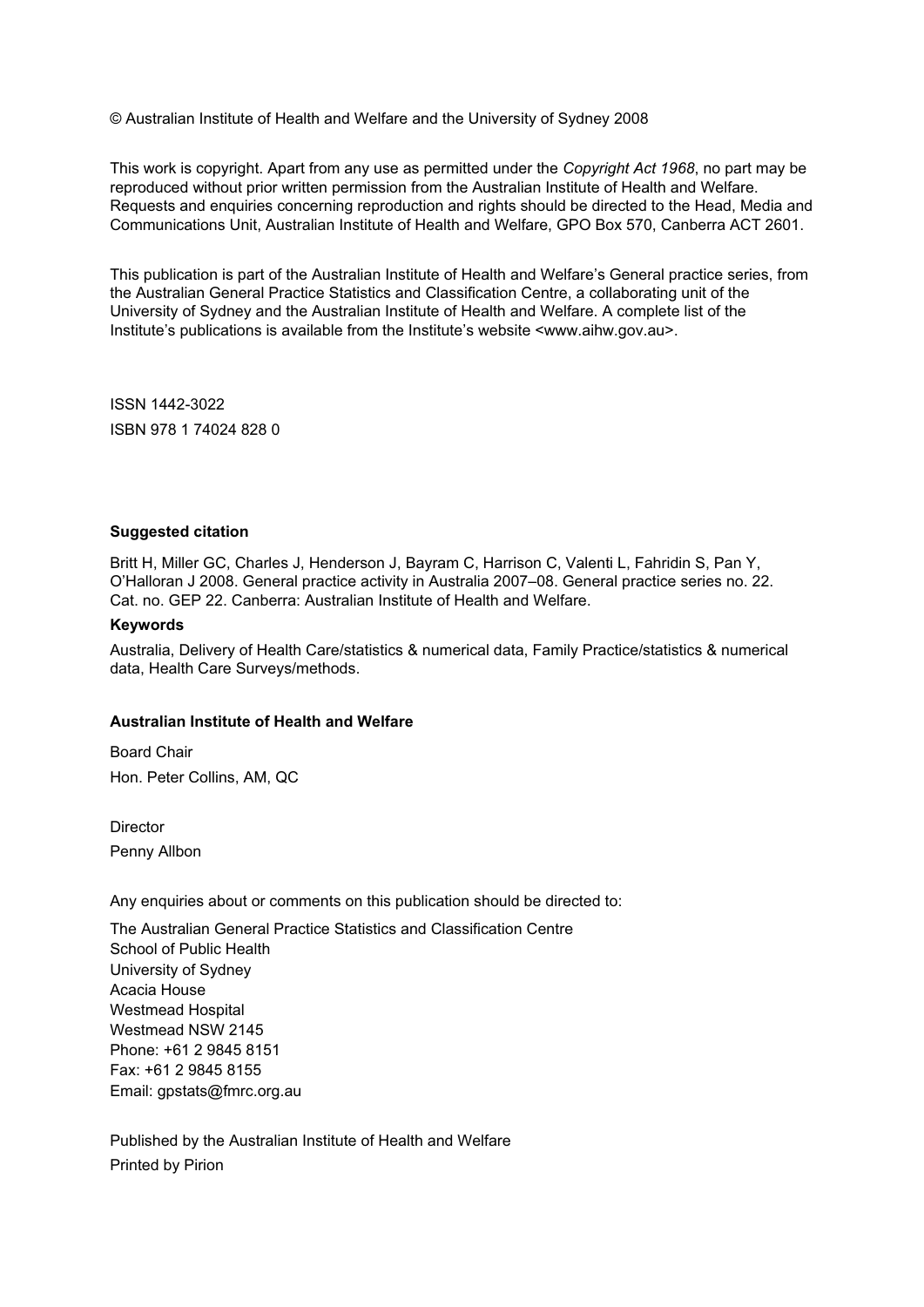### **Foreword**

This 2007–08 BEACH (Bettering the Evaluation And Care of Health) report presents empirical data of Australian general practice: the quantification of patients consulting their family doctor, the health problems encountered, and the diagnostic and therapeutic interventions that were initiated. The rich and thick descriptive information presented here is vital for health care policy and for primary care development. For those acquainted with the BEACH project, the presentation of these data could be seen as 'business as usual': this is the 10th annual report since the project started exploring general practice performance in 1998. In that 10-year period, the research team of the Australian General Practice Statistics and Classification Centre, in their happy collaboration of the University of Sydney and the Australian Institute of Health and Welfare, have developed impressive expertise to collect and corroborate all this information. For that reason, I would like to stress—in congratulating the research team with this splendid jubilee publication—how unique and how important their work is. It is important for Australian health care and for Australian primary care, but the BEACH expertise has an impact well beyond the Australian borders.

General practitioners work in direct contact with local communities and respond to the specific health needs of the patients in their community. The 2007–08 BEACH data illustrate this, for example in reporting that more than a third of the workload in general practice is currently directed at patients with chronic diseases—in particular hypertension, depressive disorder, diabetes, lipid disorders and osteoarthritis. This exemplifies also the generic nature of general practice, dealing with all patient groups for all health problems in all stages. But to appreciate the role of general practice and primary care, it is important to understand *why* patients came to contact their family doctor in the first place and *how* the episode of care started. The report stresses the importance of risk factors and lifestyles in the daily work of general practitioners and practice nurses.

Essential in the BEACH project is the processing of health information over the recording of a mere diagnosis and procedure, and this is the international impact of this report. General practice has always been a feature of health care in local communities, but for a long time, the domain of the most common health problems encountered in society have remained the least studied. It required a thorough methodology, based on a comprehensive classification—the International Classification of Primary Care (ICPC), developed by the World Organization of Family Doctors (Wonca)—to open general practice for research and gain insight in its function. The leadership of the BEACH team have been instrumental in developing ICPC, and, on the other hand, the BEACH data demonstrate the richness of ICPC as an integral component of health informatics. That is where the 10 years of data collection in the context of Australian general practice has an impact well beyond its contribution to Australian health care.

Nothing beats empirical data in raising the appetite for more data, and the current classifications like ICPC are only the beginning of an integrated, comprehensive health informatics system. Improving the compatibility of ICPC as the primary care system with other major systems (International Classification of Diseases, ICD, Systematized Nomenclature of Medicine – Clinical Terms, SNOMED CT) is at this moment on the agenda. Wonca, through its International Classification Committee, is involved in this, and the BEACH experience will continue to make an invaluable contribution here.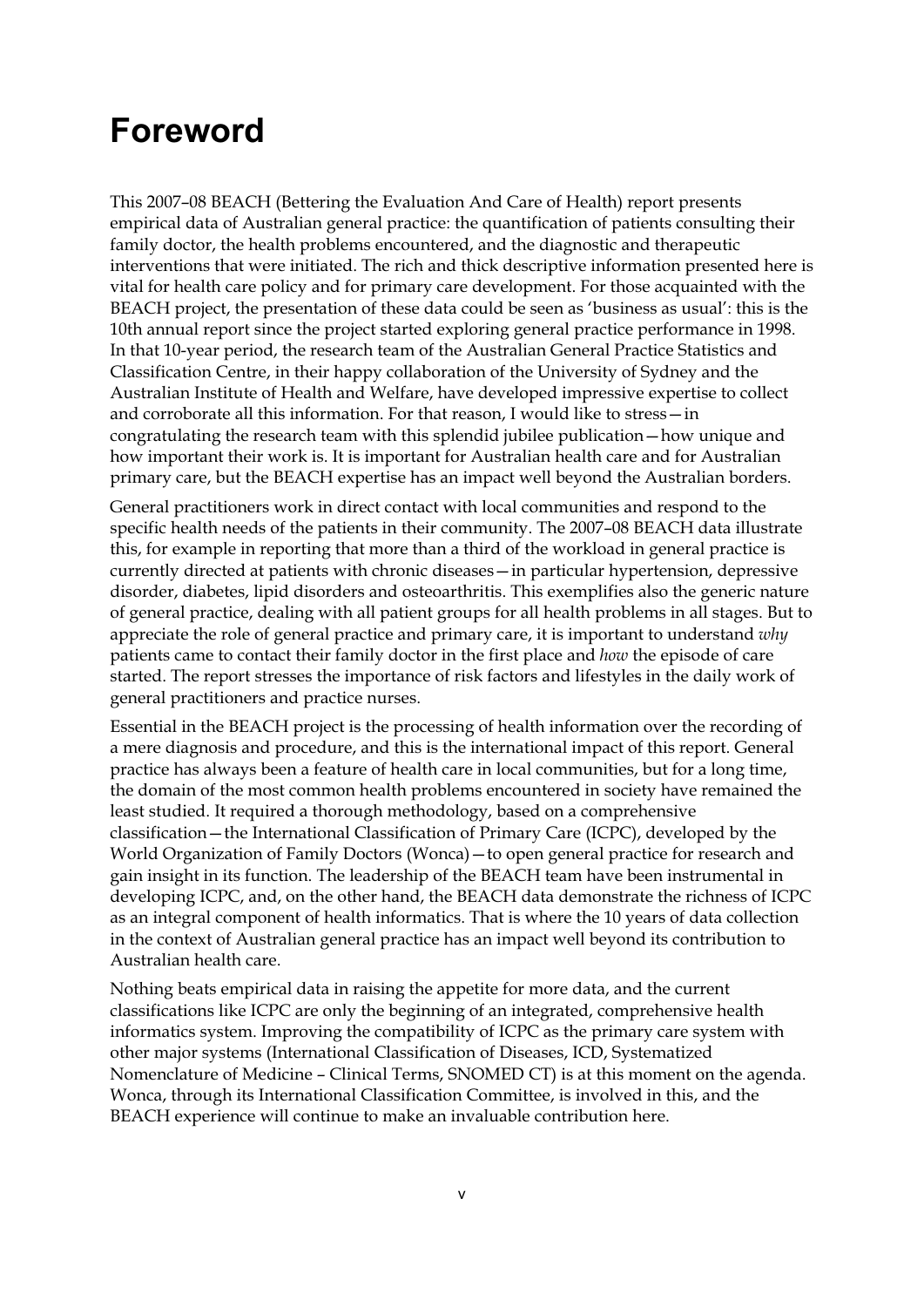In my judgement, the BEACH report presents the most convincing case of why such comprehensive general practice data are essential for health care policy, though possibly a bit hidden in all the information. For that reason, I would like to spell it out in concluding this foreword: of all health problems presented in general practice, less than 1 in 10 is referred. In other words, general practitioners, practice nurses and other members of the primary care team take the full care of more than 90% of all health problems that present to a general practitioner. This is the primary care lead in health care, and further improving population health requires a focus here. This report presents an invaluable basis for this.

Professor Chris van Weel MD, PhD, FRCGP President World Organization of Family Doctors (Wonca)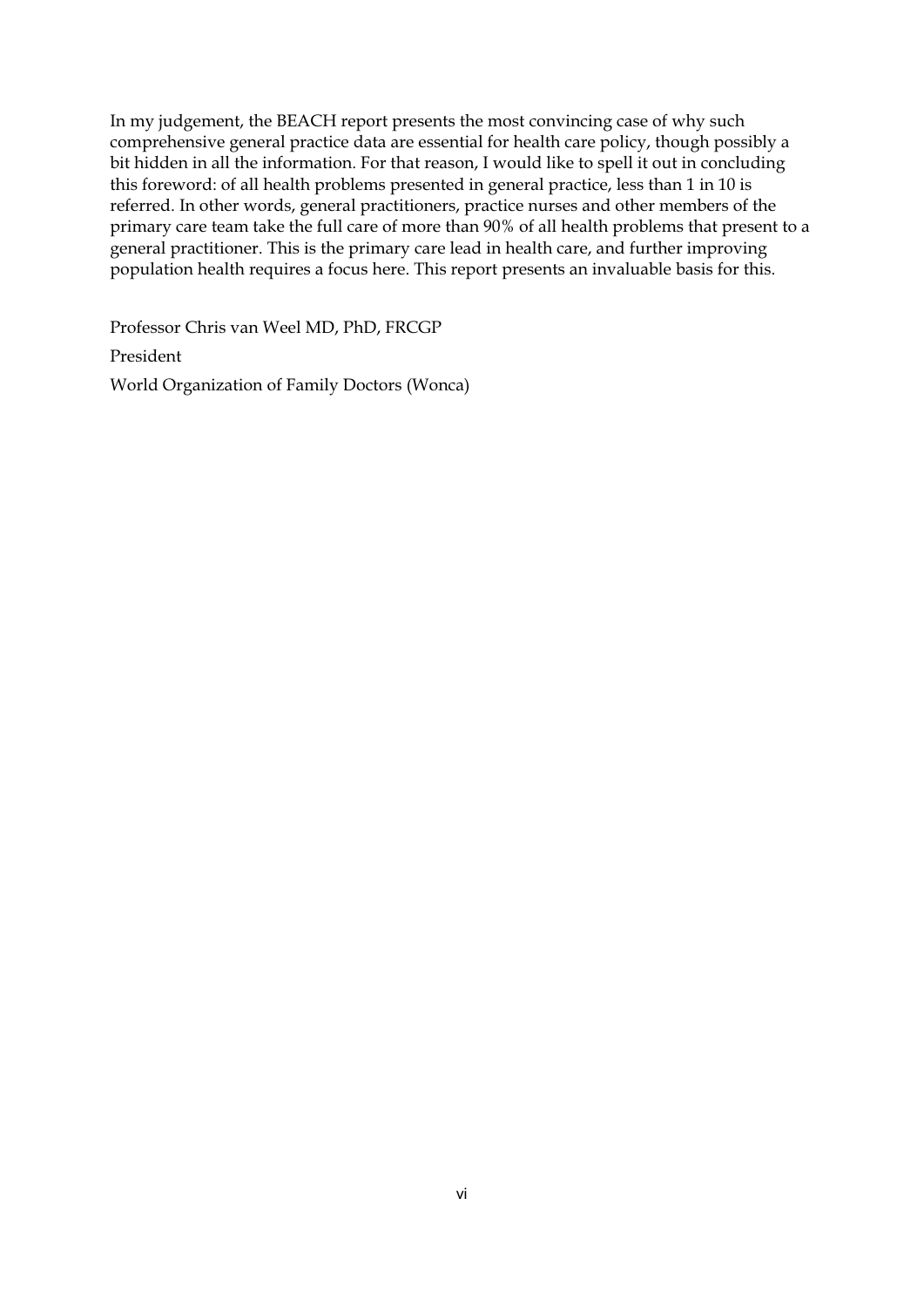# **Acknowledgments**

The Australian General Practice Statistics and Classification Centre (formerly the General Practice Statistics and Classification Unit) wishes to thank the 953 general practitioners who participated in BEACH between April 2007 and March 2008. This report would not have been possible without their valued cooperation and effort in providing the data.

We thank the following organisations for their financial support and their contribution to the ongoing development of the BEACH program in 2007–08.

- Australian Government Department of Health and Ageing
- Australian Institute of Health and Welfare
- National Prescribing Service Ltd
- AstraZeneca Pty Ltd (Australia)
- Janssen-Cilag Pty Ltd
- Merck, Sharp and Dohme (Australia) Pty Ltd
- Pfizer Australia
- Abbott Australasia
- Sanofi-Aventis Australia Pty Ltd.

Some financial support for the program was also provided by:

• Australian Government Department of Veterans' Affairs.

We acknowledge the support of the Royal Australian College of General Practitioners, the Australian Medical Association, the Australian Divisions of General Practice, the Australian College of Rural and Remote Medicine, and the Consumers Health Forum, and the contribution of their representatives to the BEACH Advisory Board.

The research team is grateful to Clare Bayram for her coordination and editing of this report, for the IT support of Timothy Chambers and the administrative support of Gervaise Woods, and for the valuable contribution of the general practitioner recruitment staff (Errol Henderson and Jan Fitzgerald) and data entry staff. We recognise the contribution of past members of the BEACH team, particularly Stephanie Knox.

We appreciate the cooperation of the Primary Care Division of the Australian Government Department of Health and Ageing in regularly supplying general practitioner random samples and national Medicare data.

Ethics approval for this study was obtained from the Human Ethics Committee of the University of Sydney and the Ethics Committee of the Australian Institute of Health and Welfare.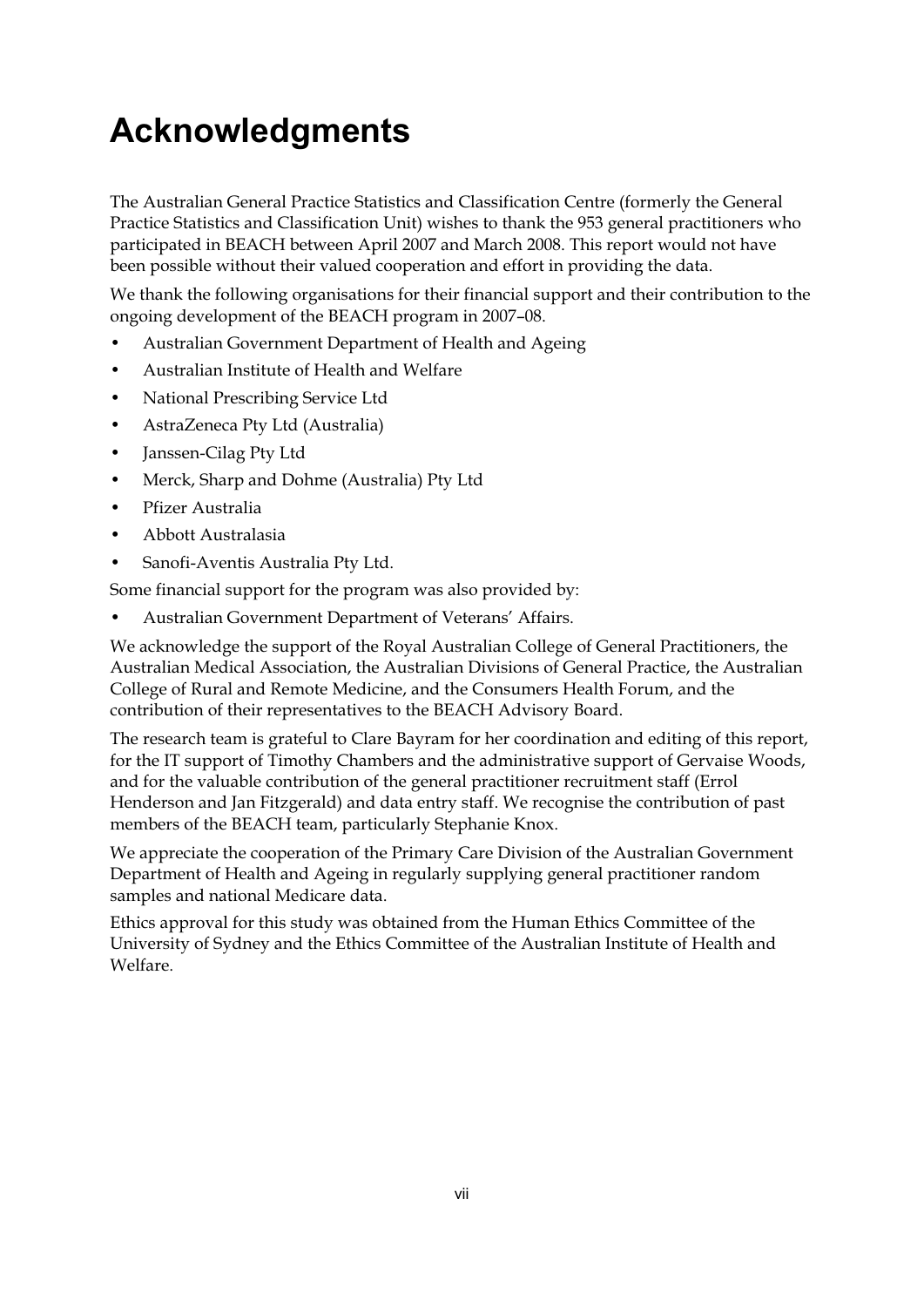### **Contents**

| $\mathbf{1}$   |     |  |  |
|----------------|-----|--|--|
|                | 1.1 |  |  |
|                | 1.2 |  |  |
|                | 1.3 |  |  |
|                | 1.4 |  |  |
| $\overline{2}$ |     |  |  |
|                | 2.1 |  |  |
|                | 2.2 |  |  |
|                | 2.3 |  |  |
|                | 2.4 |  |  |
|                | 2.5 |  |  |
|                | 2.6 |  |  |
|                | 2.7 |  |  |
|                | 2.8 |  |  |
|                | 2.9 |  |  |
|                |     |  |  |
| 3              |     |  |  |
|                | 3.1 |  |  |
|                | 3.2 |  |  |
|                | 3.3 |  |  |
|                | 3.4 |  |  |
|                | 3.5 |  |  |
| 4              |     |  |  |
|                | 4.1 |  |  |
|                | 4.2 |  |  |
| 5              |     |  |  |
|                | 5.1 |  |  |
|                | 5.2 |  |  |
|                | 5.3 |  |  |
| 6              |     |  |  |
|                | 6.1 |  |  |
|                | 6.2 |  |  |
|                | 6.3 |  |  |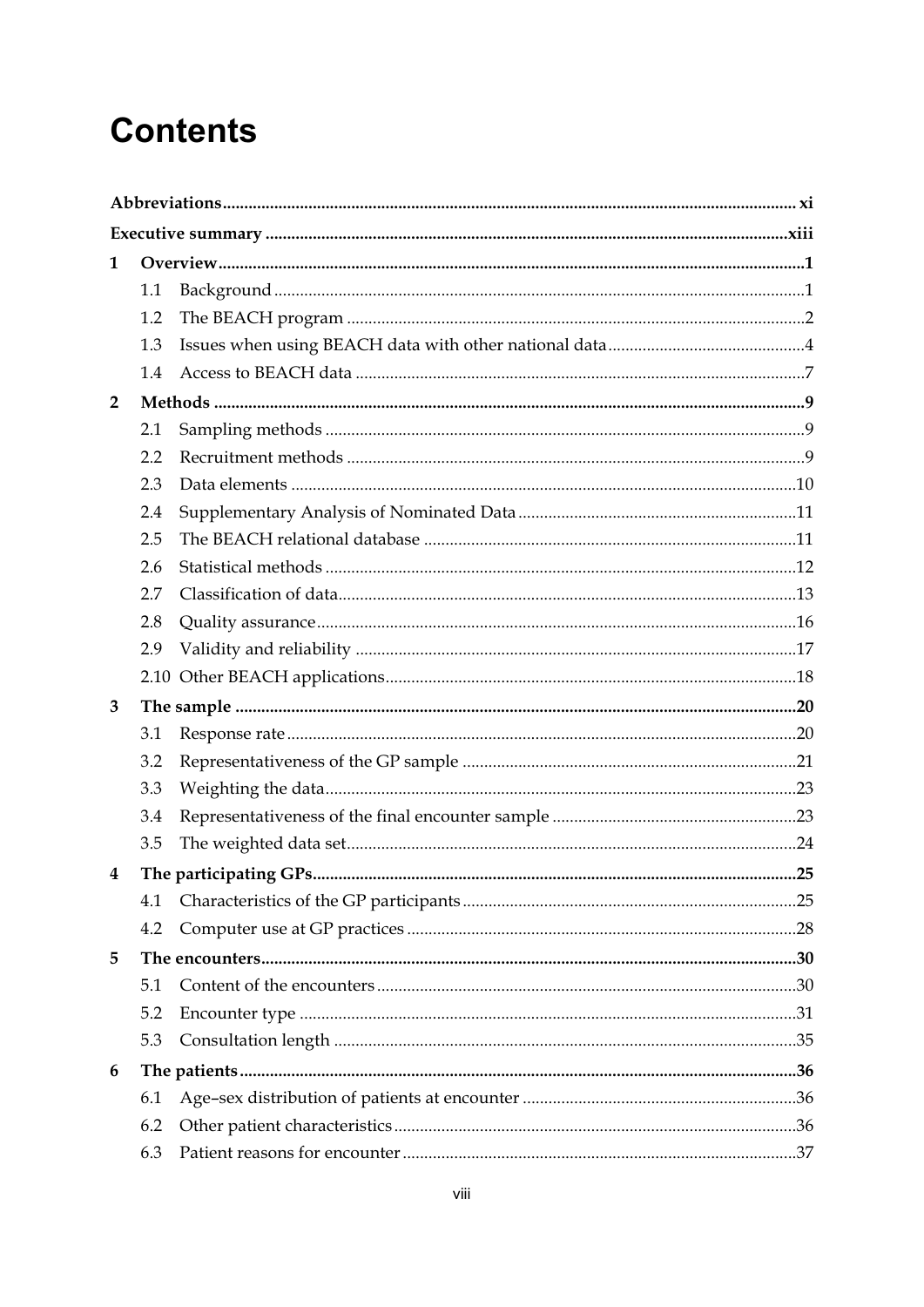| 7  |     |  |  |  |
|----|-----|--|--|--|
|    | 7.1 |  |  |  |
|    | 7.2 |  |  |  |
|    | 7.3 |  |  |  |
|    | 7.4 |  |  |  |
|    | 7.5 |  |  |  |
|    | 7.6 |  |  |  |
|    | 7.7 |  |  |  |
| 8  |     |  |  |  |
| 9  |     |  |  |  |
|    | 9.1 |  |  |  |
|    | 9.2 |  |  |  |
|    | 9.3 |  |  |  |
|    | 9.4 |  |  |  |
| 10 |     |  |  |  |
|    |     |  |  |  |
|    |     |  |  |  |
|    |     |  |  |  |
| 11 |     |  |  |  |
|    |     |  |  |  |
|    |     |  |  |  |
|    |     |  |  |  |
| 12 |     |  |  |  |
|    |     |  |  |  |
|    |     |  |  |  |
|    |     |  |  |  |
|    |     |  |  |  |
| 13 |     |  |  |  |
|    |     |  |  |  |
|    |     |  |  |  |
| 14 |     |  |  |  |
|    |     |  |  |  |
|    |     |  |  |  |
|    |     |  |  |  |
|    |     |  |  |  |
| 15 |     |  |  |  |
|    |     |  |  |  |
|    |     |  |  |  |
|    |     |  |  |  |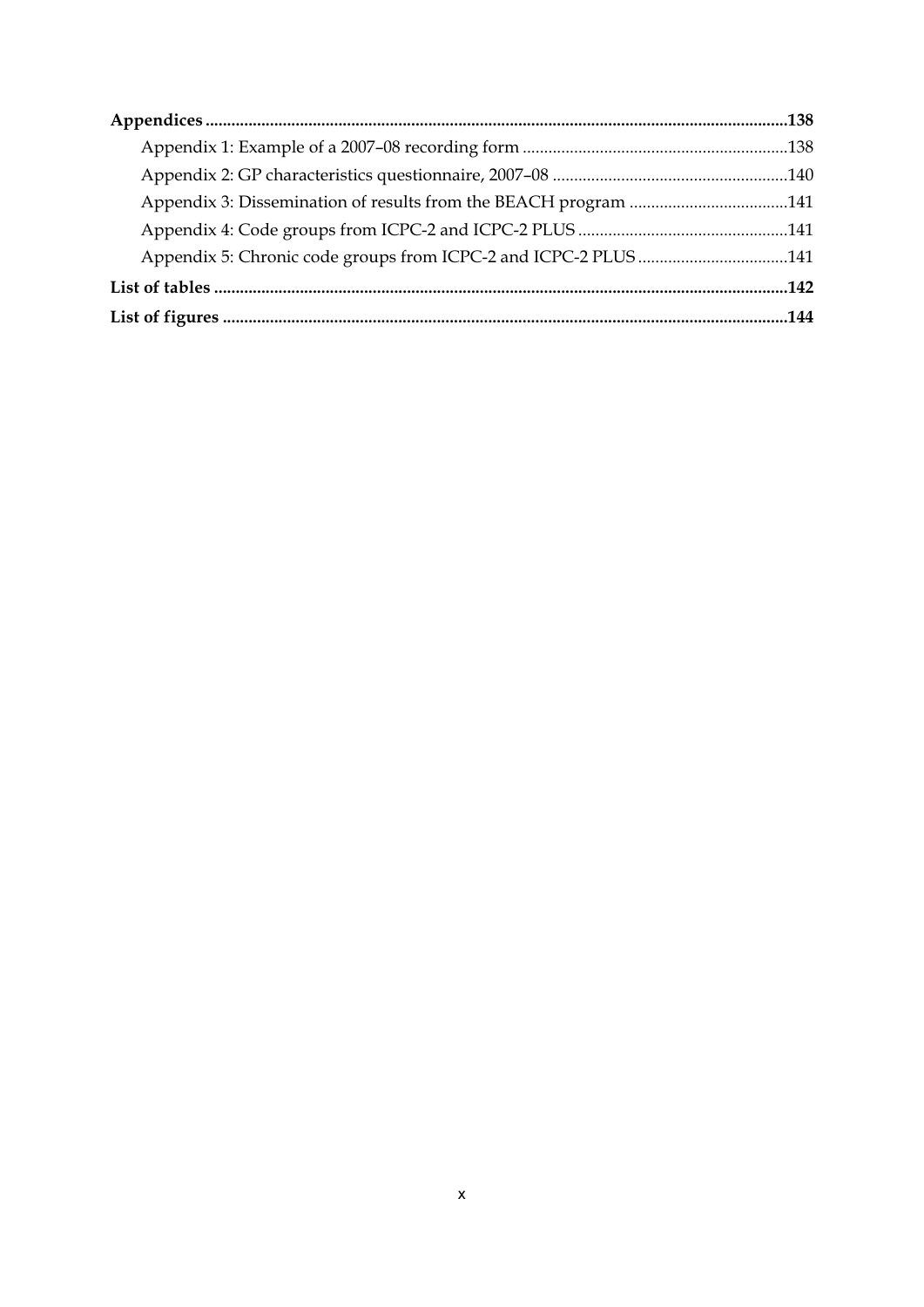### **Abbreviations**

| <b>ABS</b>         | <b>Australian Bureau of Statistics</b>                                                                                                                               |
|--------------------|----------------------------------------------------------------------------------------------------------------------------------------------------------------------|
| <b>AGPSCC</b>      | Australian General Practice Statistics and Classification Centre,<br>University of Sydney, a collaborating unit of the Australian Institute of<br>Health and Welfare |
| AHS                | allied health service                                                                                                                                                |
| AIHW               | Australian Institute of Health and Welfare                                                                                                                           |
| <b>ASGC</b>        | Australian Standard Geographical Classification                                                                                                                      |
| <b>ATC</b>         | Anatomical Therapeutic Chemical (classification)                                                                                                                     |
| <b>BEACH</b>       | Bettering the Evaluation And Care of Health                                                                                                                          |
| BMI                | body mass index                                                                                                                                                      |
| CAPS               | <b>Coding Atlas for Pharmaceutical Substances</b>                                                                                                                    |
| <b>CI</b>          | confidence interval (in this report 95% CI is used)                                                                                                                  |
| CRF/CKD            | chronic renal failure/chronic kidney disease                                                                                                                         |
| <b>CT</b>          | computerised tomography                                                                                                                                              |
| DoHA               | Australian Government Department of Health and Ageing                                                                                                                |
| <b>DVA</b>         | Australian Government Department of Veterans' Affairs                                                                                                                |
| encs               | encounters                                                                                                                                                           |
| <b>ESR</b>         | erythrocyte sedimentation rate                                                                                                                                       |
| <b>EUC</b>         | electrolytes, urea and creatinine                                                                                                                                    |
| <b>FMRC</b>        | Family Medicine Research Centre                                                                                                                                      |
| GP                 | general practitioner                                                                                                                                                 |
| <b>GPSCU</b>       | General Practice Statistics and Classification Unit (now the Australian<br>General Practice Statistics and Classification Centre, AGPSCC)                            |
| HbA1c              | haemoglobin, type A1c                                                                                                                                                |
| <b>HDL</b>         | high-density lipoprotein                                                                                                                                             |
| <b>HIV</b>         | human immunodeficiency virus                                                                                                                                         |
| <b>ICPC</b>        | International Classification of Primary Care                                                                                                                         |
| ICPC-2             | International Classification of Primary Care (Version 2)                                                                                                             |
| <b>ICPC-2 PLUS</b> | a terminology classified according to ICPC-2                                                                                                                         |
| <b>INR</b>         | <b>International Normalised Ratio</b>                                                                                                                                |
| <b>LCL</b>         | lower confidence limit                                                                                                                                               |
| <b>MBS</b>         | Medicare Benefits Schedule                                                                                                                                           |
| M,C&S              | microscopy, culture and sensitivity                                                                                                                                  |
| <b>NDSHS</b>       | National Drug Strategy Household Survey                                                                                                                              |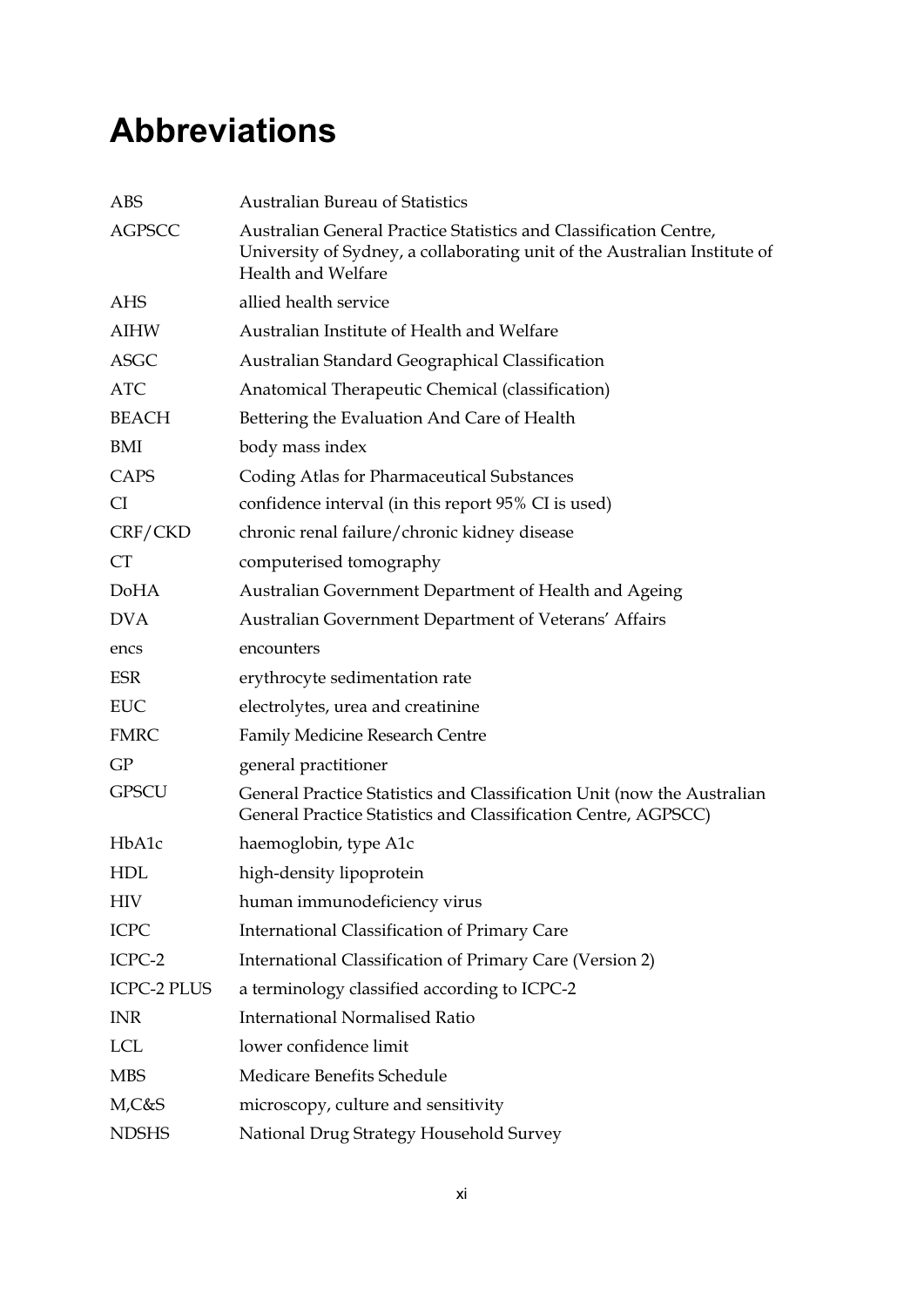| non-English-speaking background                                                                                            |
|----------------------------------------------------------------------------------------------------------------------------|
| non-steroidal anti-inflammatory drug                                                                                       |
| over-the-counter (that is, medications advised for over-the-counter<br>purchase)                                           |
| <b>Pharmaceutical Benefits Scheme</b>                                                                                      |
| quality assurance (in this case the Quality Assurance Program of the<br>Royal Australian College of General Practitioners) |
| Royal Australian College of General Practitioners                                                                          |
| reason(s) for encounter (see Glossary)                                                                                     |
| Rural, Remote and Metropolitan Areas                                                                                       |
| Supplementary Analysis of Nominated Data                                                                                   |
| <b>Statistical Analysis System</b>                                                                                         |
| total cholesterol                                                                                                          |
| upper confidence limit                                                                                                     |
| World Health Organization                                                                                                  |
| <b>World Organization of Family Doctors</b>                                                                                |
|                                                                                                                            |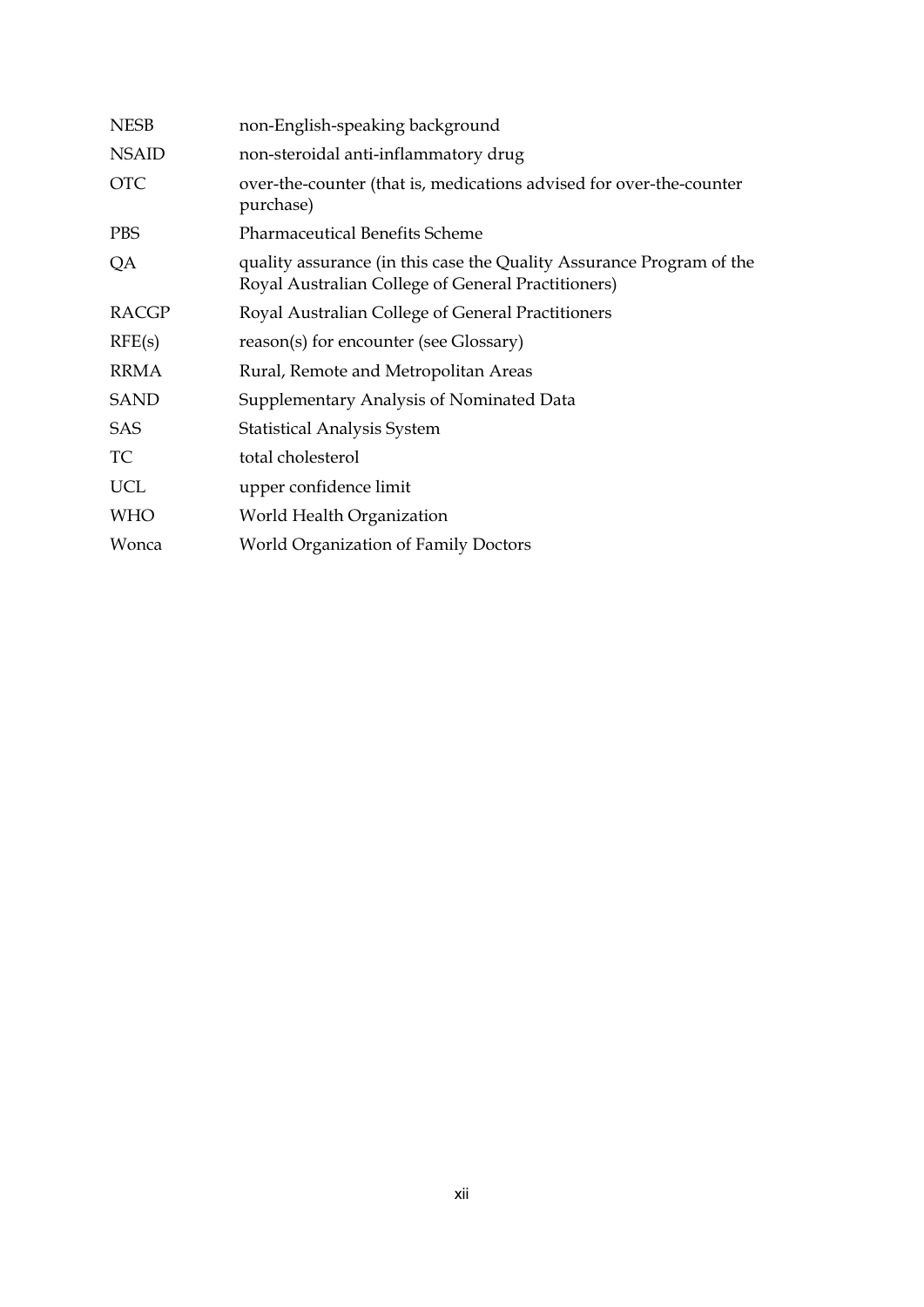### **Executive summary**

This report summarises results from the 10th year of the BEACH (Bettering the Evaluation And Care of Health) program, from April 2007 to March 2008, from a sample of 95,300 patient encounters with 953 general practitioners (GPs).

BEACH is a continuous cross-sectional national study of general practice activity in Australia that began in April 1998. A summary report containing 10 years of BEACH data *General practice activity in Australia 1998–99 to 2007–08: 10 year data tables* is available from <www.aihw.gov.au/publications/index.cfm/subject/19> (AIHW catalogue number GEP 23).

#### **Method** (chapters 2 and 3)

A random sample of GPs who claimed at least 375 general practice Medicare items of service in the previous 3 months is regularly drawn from Medicare claims data by the Australian Government Department of Health and Ageing. GPs are approached by letter and followed up by telephone recruitment.

Participating GPs complete details about 100 consecutive patient encounters on structured paper encounter forms, and provide information about themselves and their practice. Results are reported in terms of GP and patient characteristics, patient reasons for encounter, problems managed and management techniques used.

A section at the bottom of each encounter form investigates aspects of patient health or health care delivery not covered by the consultation-based data. All GPs are asked to provide start and finish times, and complete patient risk factor data at 40 of their 100 encounters, including self-reported height and weight (for calculation of body mass index), smoking status and alcohol consumption.

#### **The general practitioners** (Chapter 4)

Of the 953 participating GPs:

- 63% were male, and 34% were aged 55 years or older
- almost 60% were in practices of fewer than five full-time equivalent GPs
- 74% had graduated in Australia
- 72% practised in major cities
- 50% were Fellows of the Royal Australian College of General Practitioners
- 86% worked in an accredited practice
- 71% worked in a practice that employed practice nurse(s)
- 74% worked 6–10 clinical sessions, and only 11% worked more than 10 sessions per week
- 45% provided their own or cooperative after-hours care
- 97% worked in a computerised practice, with computers used mainly for prescribing and billing purposes.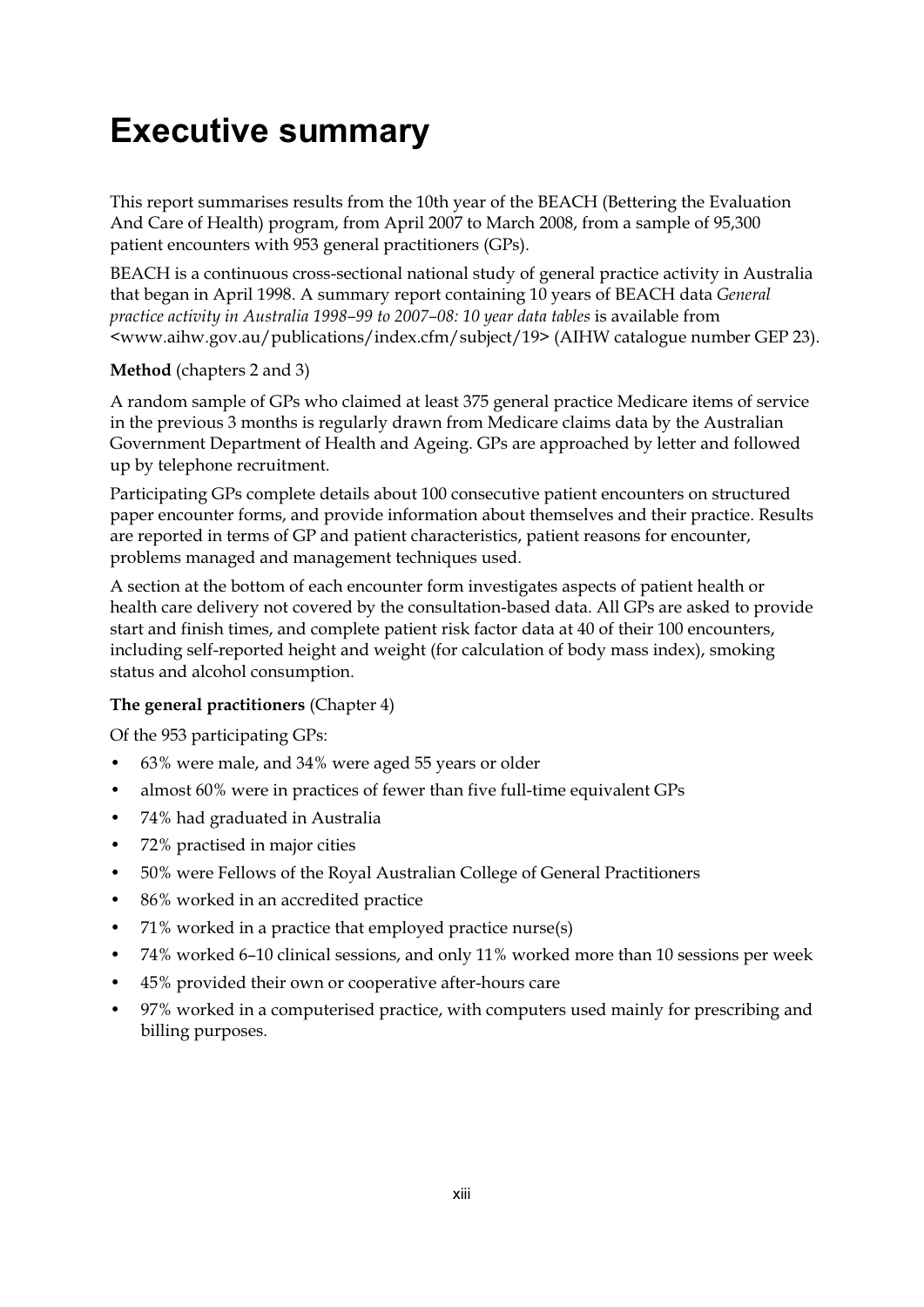#### **The encounters** (Chapter 5)

Data were available for 95,300 encounters (953 GPs x 100 encounters), which, after weighting, amounted to 95,898 encounters.

For 98.6% of encounters, the patient was seen by the GP (direct encounters). About 97% of these were claimable through the Medicare Benefits Schedule (MBS) or the Australian Government Department of Veterans' Affairs (DVA), the majority (82.1%) as standard surgery consultations and 9.9% as long surgery consultations. Short and prolonged surgery consultations, and home and residential aged care visits were relatively rare.

In a subsample of 29,956 MBS/DVA-claimable encounters containing start and finish times, mean consultation length was 15.1 minutes (95% CI: 14.8–15.3), the median length was 13.0 minutes.

#### **The patients** (Chapter 6)

The patient was female at the majority (57.1%) of encounters. Patients aged less than 25 years accounted for 21.2% of encounters; 25–44 years for 23.4%; 45–64 years for 28.1% and 65 years and over for 27.3%.

The patient was new to the practice at 8.6% of encounters. Almost 42% of encounters were with patients who held a Commonwealth concession card, and at 0.9% of encounters the patient identified as an Aboriginal person or Torres Strait Islander.

There were 146,696 reasons for encounter (RFEs) recorded (153 RFEs per 100 encounters). RFEs of a general nature were most common (40.1 per 100 encounters), followed by respiratory (20.6 per 100), and musculoskeletal (15.4) and skin (15.4) problems. The 30 most common RFEs represented more than half the total, and 18 of these were symptoms or complaints (for example, cough, back complaints and rash). However, of the top five RFEs four were requests for check-ups, prescriptions, test results or immunisation.

#### **Problems managed** (Chapter 7)

There were 145,078 problems managed (151 per 100 encounters), the number managed at encounter increasing steadily with patient age. More problems were managed at encounters with female (154.4 per 100 encounters), than with male patients (147.4).

Problems of the respiratory system (19.4 per 100 encounters) were most often managed, followed by those of a general and unspecified nature, cardiovascular problems and musculoskeletal problems.

The 30 most frequently managed problems accounted for more than half the total. The most common were: hypertension (9.9 per 100 encounters), check-ups (6.3), upper respiratory tract infection (6.2), immunisation (5.2) and depression (4.0).

Problems new to the patient (38.1% of the total), were led by upper respiratory tract infections (4.8 per 100 encounters), immunisation/vaccination (2.8) and acute bronchitis (1.7).

Chronic problems accounted for more than a third (34.6%) of all problems managed, the most common being non-gestational hypertension (18.8%), depressive disorder (7.5%), nongestational diabetes (7.3%), lipid disorders (7.0%) and osteoarthritis (4.9%).

#### **Overview of management** (Chapter 8)

At the 95,898 encounters, GPs undertook 211,029 management activities including medications, other treatments, referrals and admissions, and tests and investigations.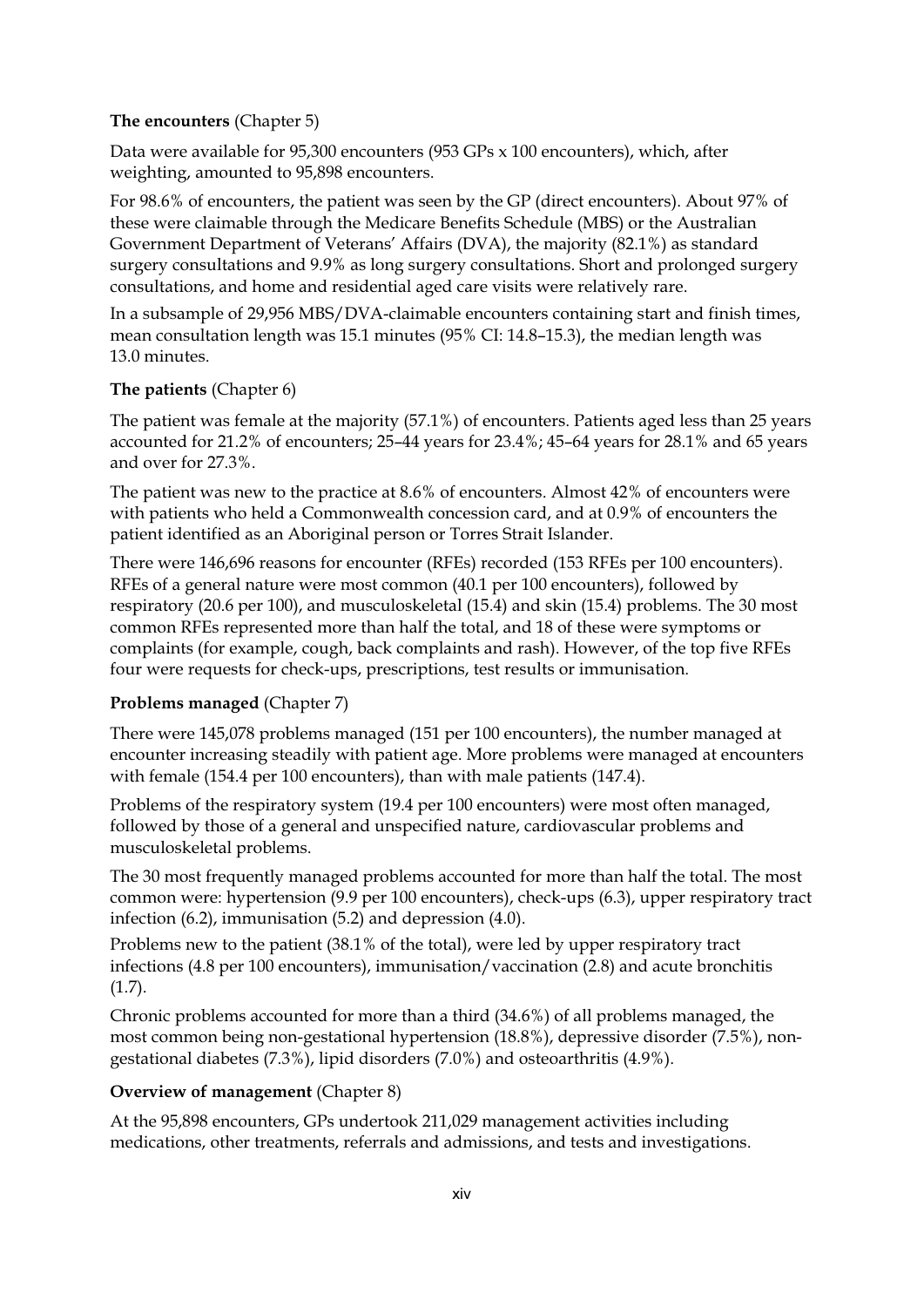#### **Medications** (Chapter 9)

Of the 98,439 medications recorded (103 per 100 encounters and 68 per 100 problems managed), 80.3% were prescribed, 9.9% GP supplied, and 9.8% advised for over-the-counter (OTC) purchase. Extrapolation to all GP Medicare-claimed encounters (2007–08), suggests 88 million prescriptions, 10.8 million GP-supplied medications and 10.8 million advised OTC purchases.

*Prescribed medications:* There were 79,051 prescriptions recorded (82 per 100 encounters and 55 per 100 problems managed). The 30 most often prescribed accounted for 44.3% of the total. Of the top five, two were antibiotics, two were plain or combination paracetamol, and the fifth was atorvastatin. Where GPs specified 'number of repeats' (for 60,733 prescriptions), 34.5% had no repeats, and 33.8% had five repeats.

*Medications supplied by GPs:* Vaccines accounted for about 70% of the 9,702 GP supplied medications, influenza virus vaccine and the Papillomavirus vaccine being most common.

*Medications advised for over-the-counter purchase:* Of the 9,686 medications recommended for OTC purchase, analgesics made up almost one-third, led by paracetamol and ibuprofen.

#### **Other treatments** (Chapter 10)

A total of 49,130 other treatments were recorded in the management of patient morbidity, at a rate of 51.2 per 100 encounters.

*Clinical treatments:* There were 33,121 clinical treatments recorded (34.5 per 100 encounters), in the management of one in five (20.6%) problems. The most common were general advice and education (7.2 per 100 encounters), counselling about the problem under management (4.3), nutrition and weight counselling (4.2), advice about treatment (3.5) and psychological counselling (3.2).

*Procedural treatments:* There were 16,009 procedures recorded (16.7 per 100 encounters) in the management of 10.3% of all problems. The most frequent were excisions/biopsies, (3.4 per 100 encounters), local injections (2.3), dressings (2.2) and physical medicine/ rehabilitation (1.3 per 100).

#### **Referrals and admissions** (Chapter 11)

There were 12,008 referrals to other health services, (12.5 per 100 encounters) for 8.3% of all problems managed, most frequently to specialists (8.0 referrals per 100 encounters) and allied health services (3.4 per 100). Very few referrals were made to hospitals, emergency departments or other medical services.

The most common specialist referrals were to surgeons (11%), orthopaedic surgeons (9%), dermatologists (8%) and ophthalmologists (8%).

About 34% of referrals to allied health services were to physiotherapists, 19% to psychologists, 9% to podiatrists or chiropodists and 7% to dietitians or nutritionists.

#### **Tests and investigations** (Chapter 12)

Pathology was ordered at 17.4% of encounters (for 13.1% of problems managed) and imaging was ordered at 8.3% of encounters (for 5.7% of problems managed).

*Pathology:* The GPs recorded 41,375 orders for pathology tests/batteries of tests, at a rate of 43.2 per 100 encounters. Chemistry tests accounted for more than half of all pathology test orders, the most common being lipids (4.3 orders per 100 encounters), liver function (3.1), EUC (3.0), and glucose/glucose tolerance (2.5). The problems contributing most to pathology test orders were diabetes, hypertension, general check-ups and lipid disorders.